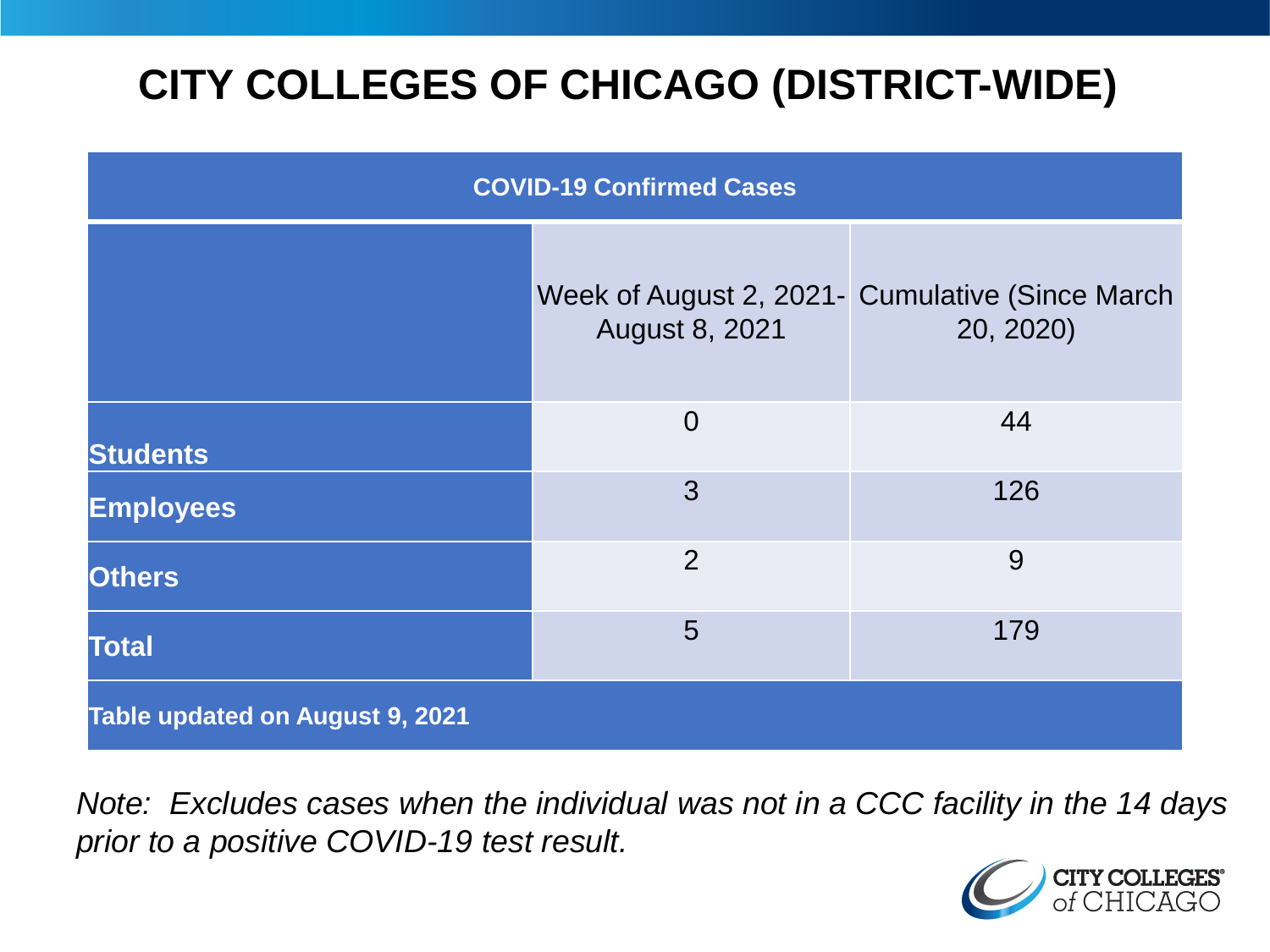### **DALEY COLLEGE**

| <b>COVID-19 Confirmed Cases</b> |                |                                                              |
|---------------------------------|----------------|--------------------------------------------------------------|
|                                 | August 8, 2021 | Week of August 2, 2021- Cumulative (Since March<br>20, 2020) |
| <b>Students</b>                 | $\Omega$       | $\overline{0}$                                               |
| <b>Employees</b>                | $\Omega$       | 18                                                           |
| <b>Others</b>                   | $\overline{0}$ | 1                                                            |
| <b>Total</b>                    | $\overline{0}$ | 19                                                           |
| Table updated on August 9, 2021 |                |                                                              |

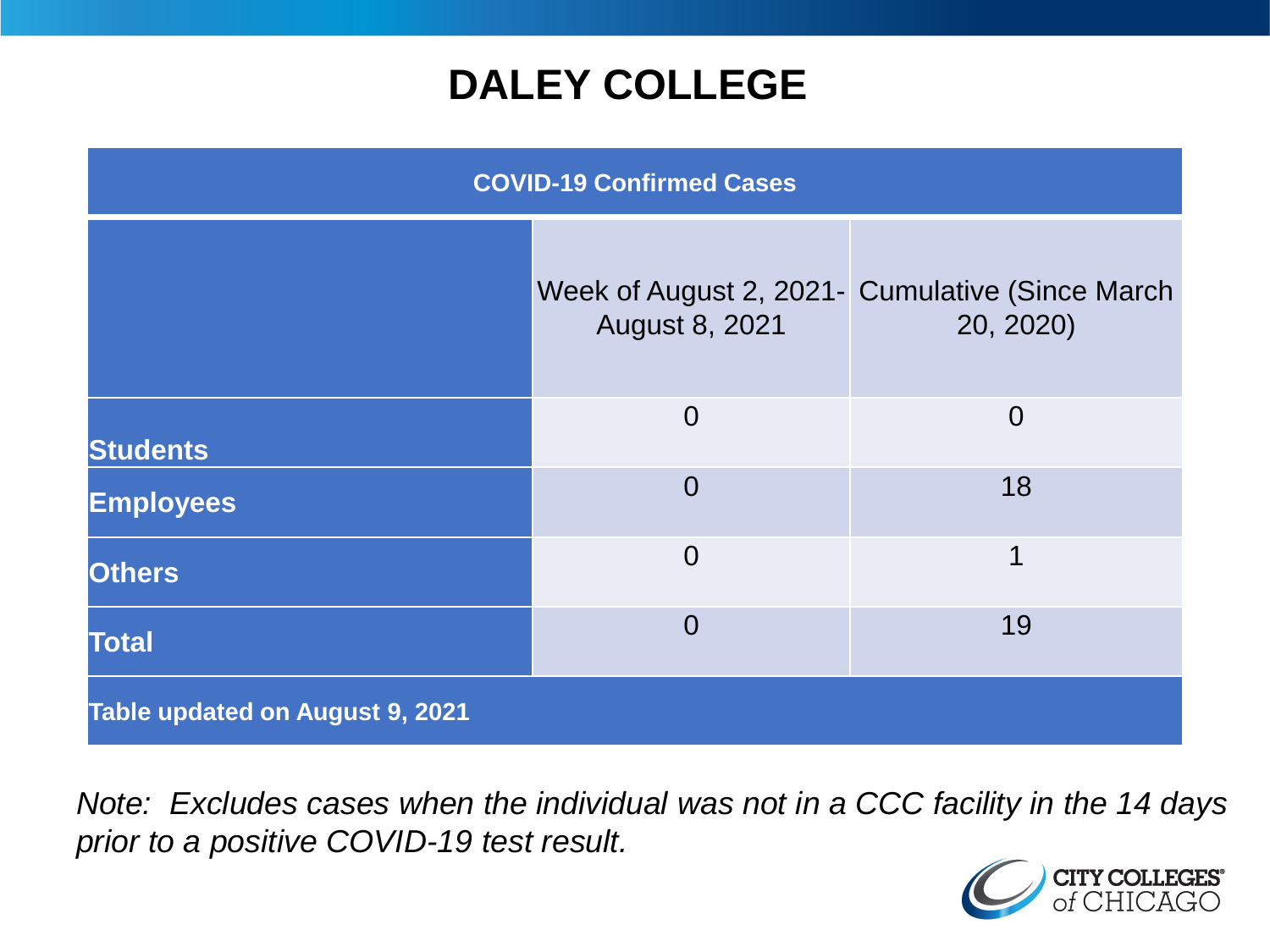### **HAROLD WASHINGTON COLLEGE**

| <b>COVID-19 Confirmed Cases</b> |                |                                                              |
|---------------------------------|----------------|--------------------------------------------------------------|
|                                 | August 8, 2021 | Week of August 2, 2021- Cumulative (Since March<br>20, 2020) |
| <b>Students</b>                 | $\overline{0}$ | 8                                                            |
| <b>Employees</b>                | $\Omega$       | 11                                                           |
| <b>Others</b>                   | $\overline{0}$ | $\overline{2}$                                               |
| <b>Total</b>                    | $\Omega$       | 21                                                           |
| Table updated on August 9, 2021 |                |                                                              |

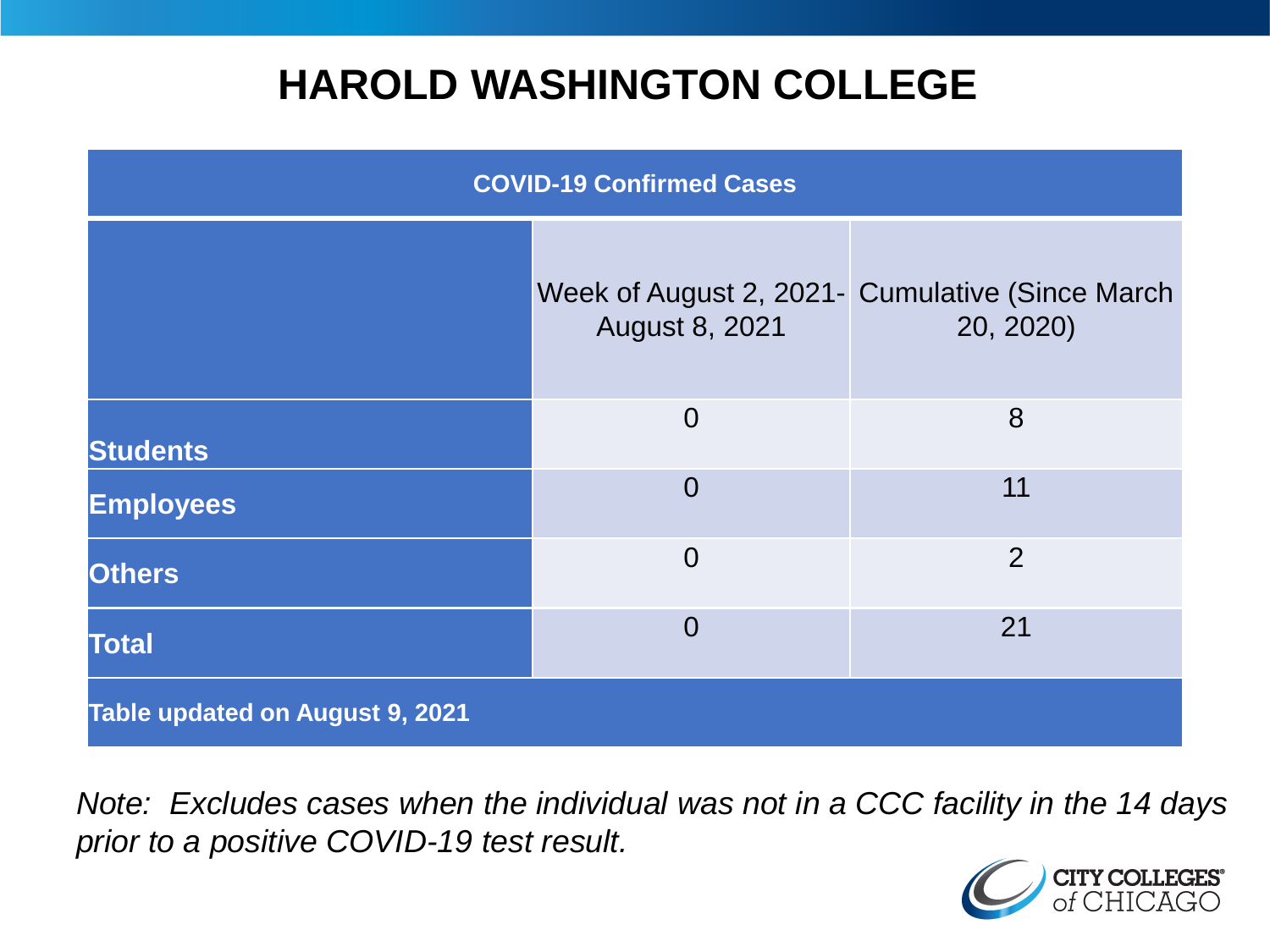## **KENNEDY-KING COLLEGE**

| <b>COVID-19 Confirmed Cases</b> |                |                                                                |
|---------------------------------|----------------|----------------------------------------------------------------|
|                                 | August 8, 2021 | Week of August 2, 2021 - Cumulative (Since March)<br>20, 2020) |
| <b>Students</b>                 | $\overline{0}$ | 7                                                              |
| <b>Employees</b>                | 1              | 19                                                             |
| <b>Others</b>                   | $\overline{0}$ | 1                                                              |
| <b>Total</b>                    | 1              | 27                                                             |
| Table updated on August 9, 2021 |                |                                                                |

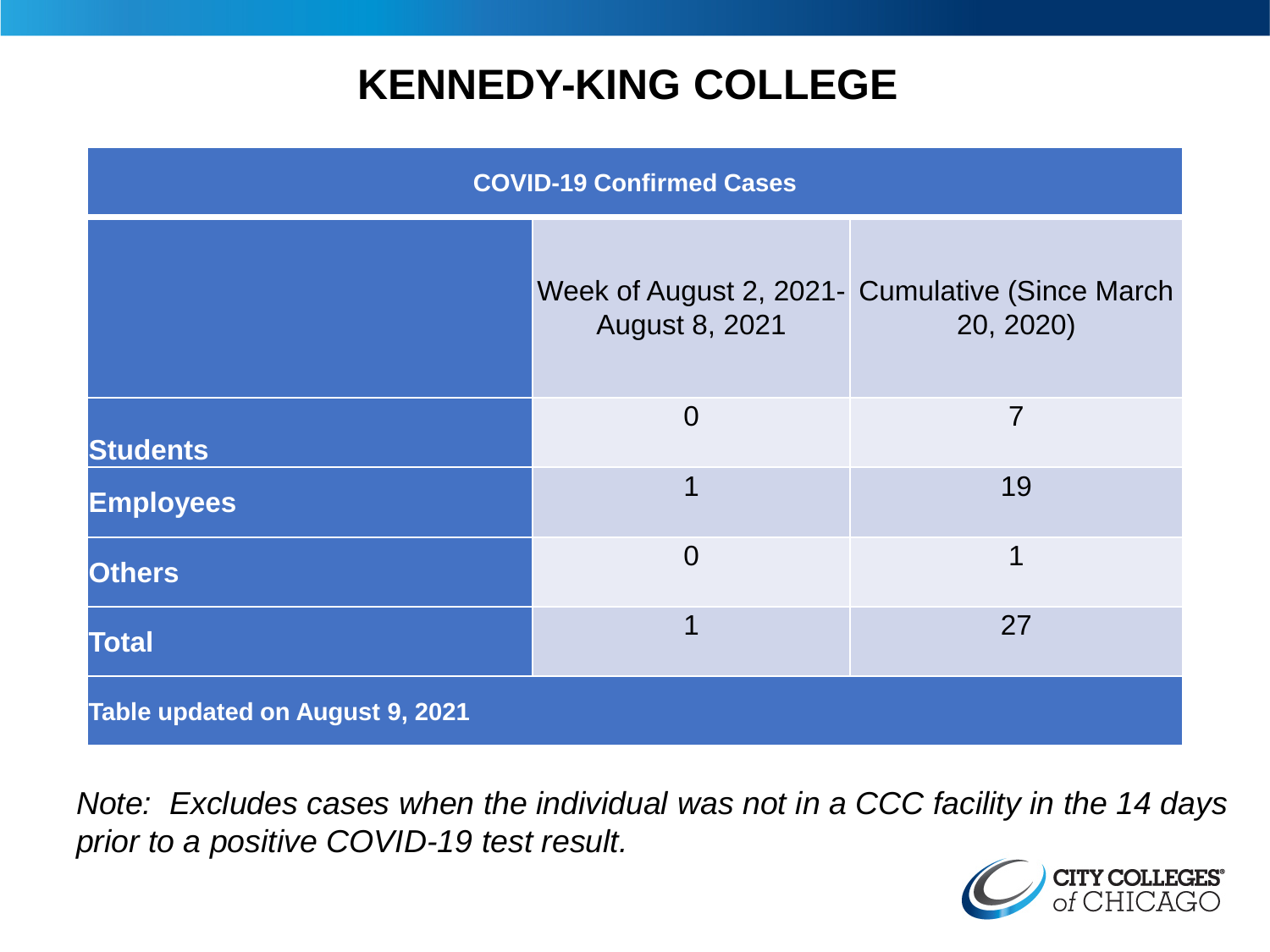## **MALCOLM X COLLEGE**

| <b>COVID-19 Confirmed Cases</b> |                |                                                              |
|---------------------------------|----------------|--------------------------------------------------------------|
|                                 | August 8, 2021 | Week of August 2, 2021- Cumulative (Since March<br>20, 2020) |
| <b>Students</b>                 | $\overline{0}$ | 21                                                           |
| <b>Employees</b>                | $\overline{0}$ | 25                                                           |
| <b>Others</b>                   | $\overline{0}$ | 1                                                            |
| <b>Total</b>                    | $\Omega$       | 47                                                           |
| Table updated on August 9, 2021 |                |                                                              |

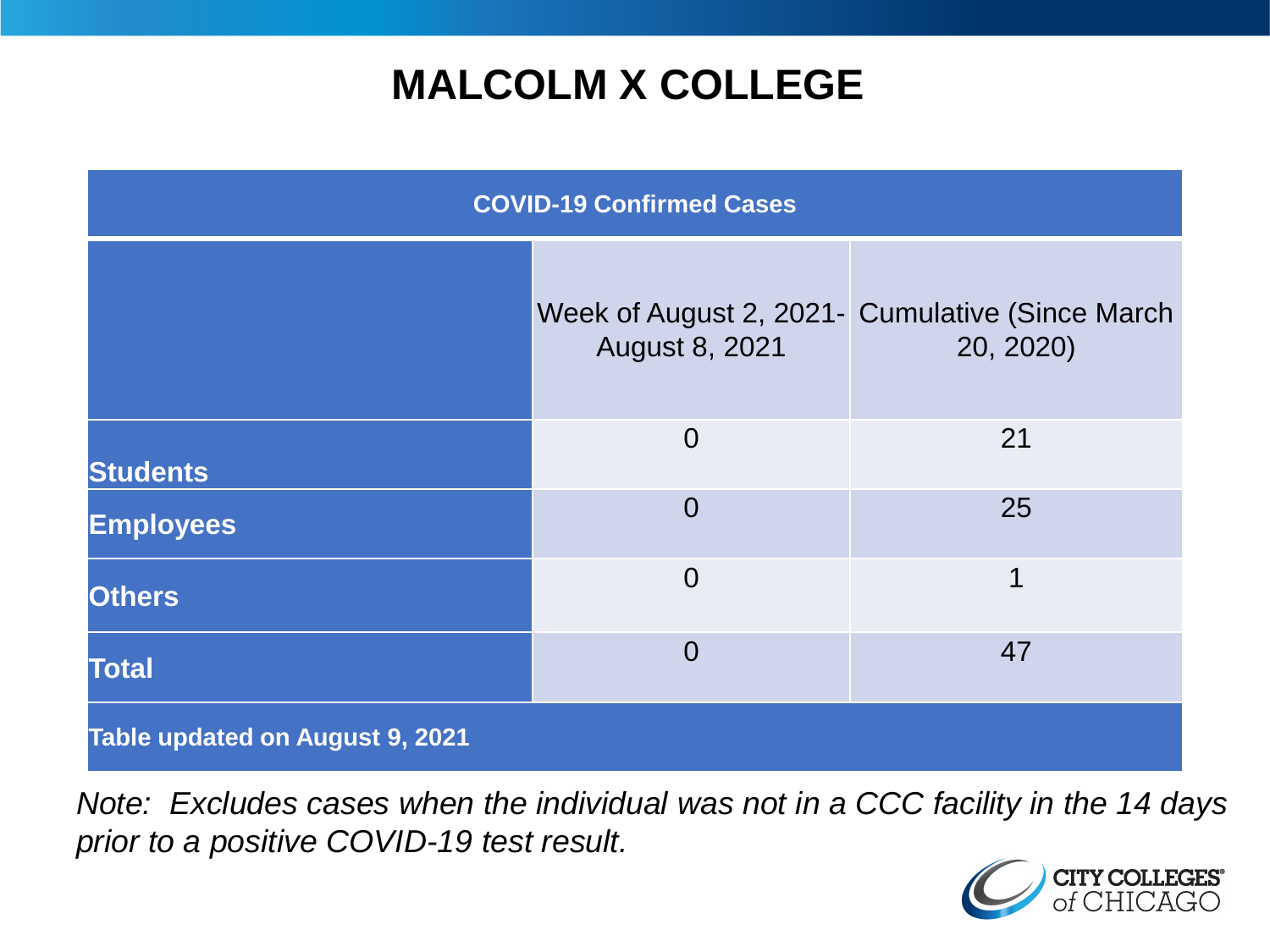# **OLIVE-HARVEY COLLEGE**

| <b>COVID-19 Confirmed Cases</b> |                |                                                              |
|---------------------------------|----------------|--------------------------------------------------------------|
|                                 | August 8, 2021 | Week of August 2, 2021- Cumulative (Since March<br>20, 2020) |
| <b>Students</b>                 | $\overline{0}$ | 2                                                            |
| <b>Employees</b>                | 1              | 21                                                           |
| <b>Others</b>                   | $\overline{2}$ | 2                                                            |
| <b>Total</b>                    | 3              | 25                                                           |
| Table updated on August 9, 2021 |                |                                                              |

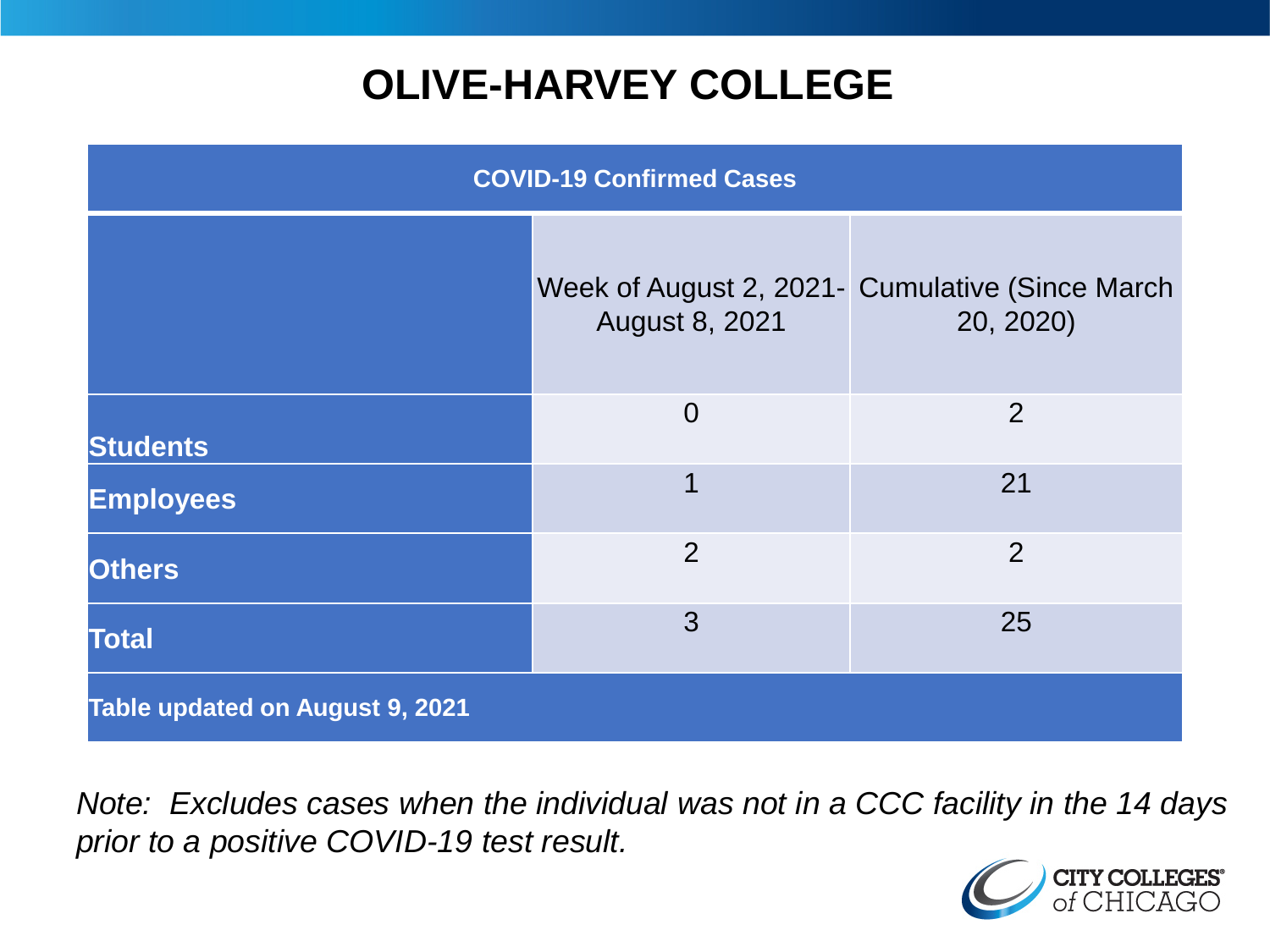### **TRUMAN COLLEGE**

| <b>COVID-19 Confirmed Cases</b> |                |                                                              |
|---------------------------------|----------------|--------------------------------------------------------------|
|                                 | August 8, 2021 | Week of August 2, 2021- Cumulative (Since March<br>20, 2020) |
| <b>Students</b>                 | $\overline{0}$ | 5                                                            |
| <b>Employees</b>                | $\overline{0}$ | 18                                                           |
| <b>Others</b>                   | $\overline{0}$ | $\overline{0}$                                               |
| <b>Total</b>                    | $\overline{0}$ | 23                                                           |
| Table updated on August 9, 2021 |                |                                                              |

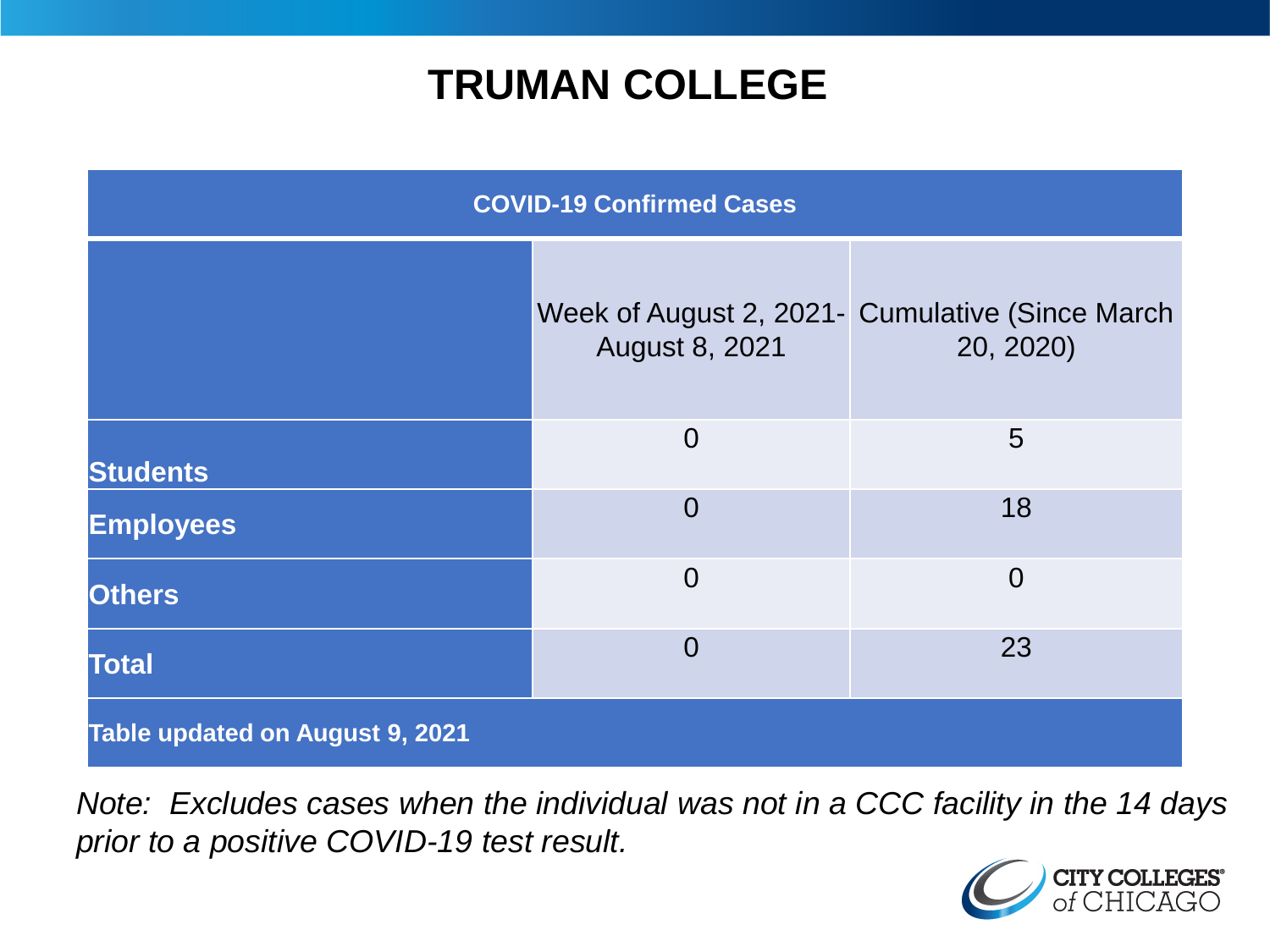### **WRIGHT COLLEGE**

| <b>COVID-19 Confirmed Cases</b> |                |                                                              |
|---------------------------------|----------------|--------------------------------------------------------------|
|                                 | August 8, 2021 | Week of August 2, 2021- Cumulative (Since March<br>20, 2020) |
| <b>Students</b>                 | $\overline{0}$ | 1                                                            |
| <b>Employees</b>                | 1              | 14                                                           |
| <b>Others</b>                   | $\overline{0}$ | $\overline{0}$                                               |
| <b>Total</b>                    | 1              | 15                                                           |
| Table updated on August 9, 2021 |                |                                                              |